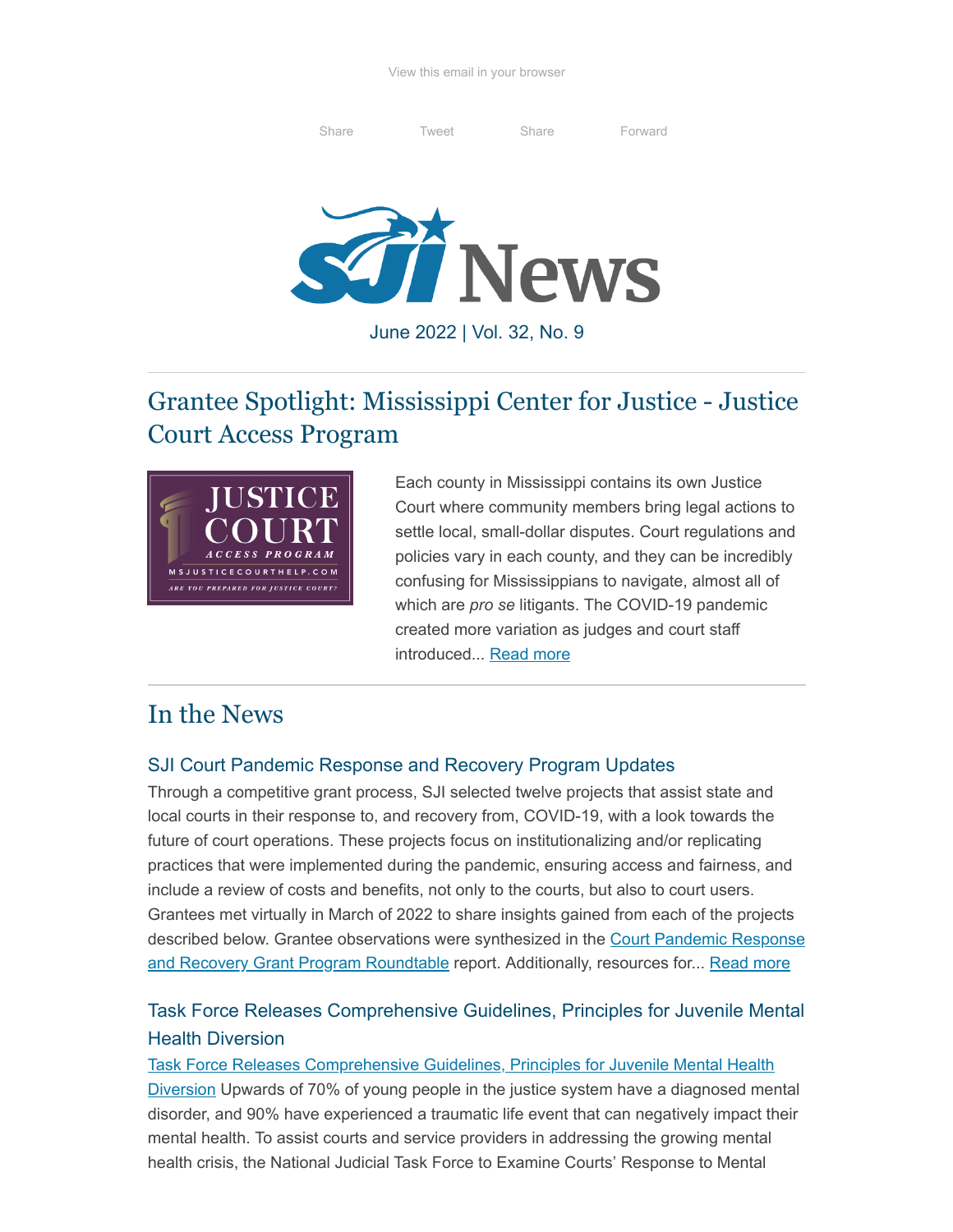Illness recently released a set of *Juvenile Justice Mental Health Diversion Guidelines and Principles.*.. [Read more](https://www.sji.gov/task-force-releases-comprehensive-guidelines-principles-for-juvenile-mental-health-diversion/)

#### New Videos Explain the Basics of Conservatorships

The [National Center for State Courts](https://www.ncsc.org/) (NCSC) has just released a new set of resources to help courts monitor conservatorship cases. A [three-part video series for court staff](https://lnks.gd/l/eyJhbGciOiJIUzI1NiJ9.eyJidWxsZXRpbl9saW5rX2lkIjoxMDAsInVyaSI6ImJwMjpjbGljayIsImJ1bGxldGluX2lkIjoiMjAyMjA2MDguNTkwNjk2OTEiLCJ1cmwiOiJodHRwczovL3d3dy5lbGRlcnNhbmRjb3VydHMub3JnL3RyYWluaW5nL2NvbnNlcnZhdG9yLXZpZGVvcy9wcm9iYXRlLWNvdXJ0LXN0YWZmLXZpZGVvLXNlcmllcyJ9.C_tPN-kXDPHCqLiSvmuoccdZ6sa0oLYG6imi8vmlwQA/s/1154699791/br/132594771399-l) is now available online and provides guidance on case management, detecting red flags and ways to respond to suspected fraud or abuse. The videos - Monitoring Conservatorship and Guardianship Cases, Red Flags in Financial Reports and Responses to Potential Fraud or Abuse – provide specific instruction on how court staff can ensure... [Read more](https://www.sji.gov/new-videos-explain-the-basics-of-conservatorships/)

### Announcements



[June is Elder Abuse](https://ncea.acl.gov/WEAAD.aspx) Awareness Month,

acknowledging the significance of elder abuse as a public health and human rights issue. The purpose is to provide an opportunity for communities around the world to promote a better understanding of abuse and neglect of older people by raising awareness of the cultural, social, economic and demographic processes affecting elder abuse and neglect. For more information, please visit: Raising Awareness – [World Elder Abuse Awareness.](https://worldelderabuseawareness.com/raising-awareness/)

Upcoming Webinar! *Emerging Issues in Neuroscience for Judges* The [National Judicial College](https://www.judges.org/) will be hosting this webinar on June 22nd, 2022, starting at 2:00PM EST. Neuroscience has provided insights that have influenced the Supreme Court's view of whether youth ought to be tried or punished as adults. In short, the nexus between science and law is of increasing importance and this webinar aims to enhance courts' understanding of neuroscience for the administration of justice. Register [here](https://aaas.zoom.us/webinar/register/WN_HZUJq0ikR5CIyxaxuvVXHQ).



Upcoming Webinar! *Implicit Bias and Juror Decision Making.* The [National Center for](https://www.ncsc.org/) State Courts

(NCSC) will be hosting this webinar on June 17th, 2022 at 1:00PM EST. Learn about implicit bias and how it affects decision making by all participants in criminal trials, including judges and jurors. For



Register Now! The [National Association for](https://nacmnet.org/) Court Management (NACM) 2022 Annual

Conference is taking place from July 10-14th, 2022 in Milwaukee, Wisconsin. The conference theme is *Courts Leading the Way in Advancing Justice: A Call to Action*. This theme will focus on the important concept that justice reform must come from within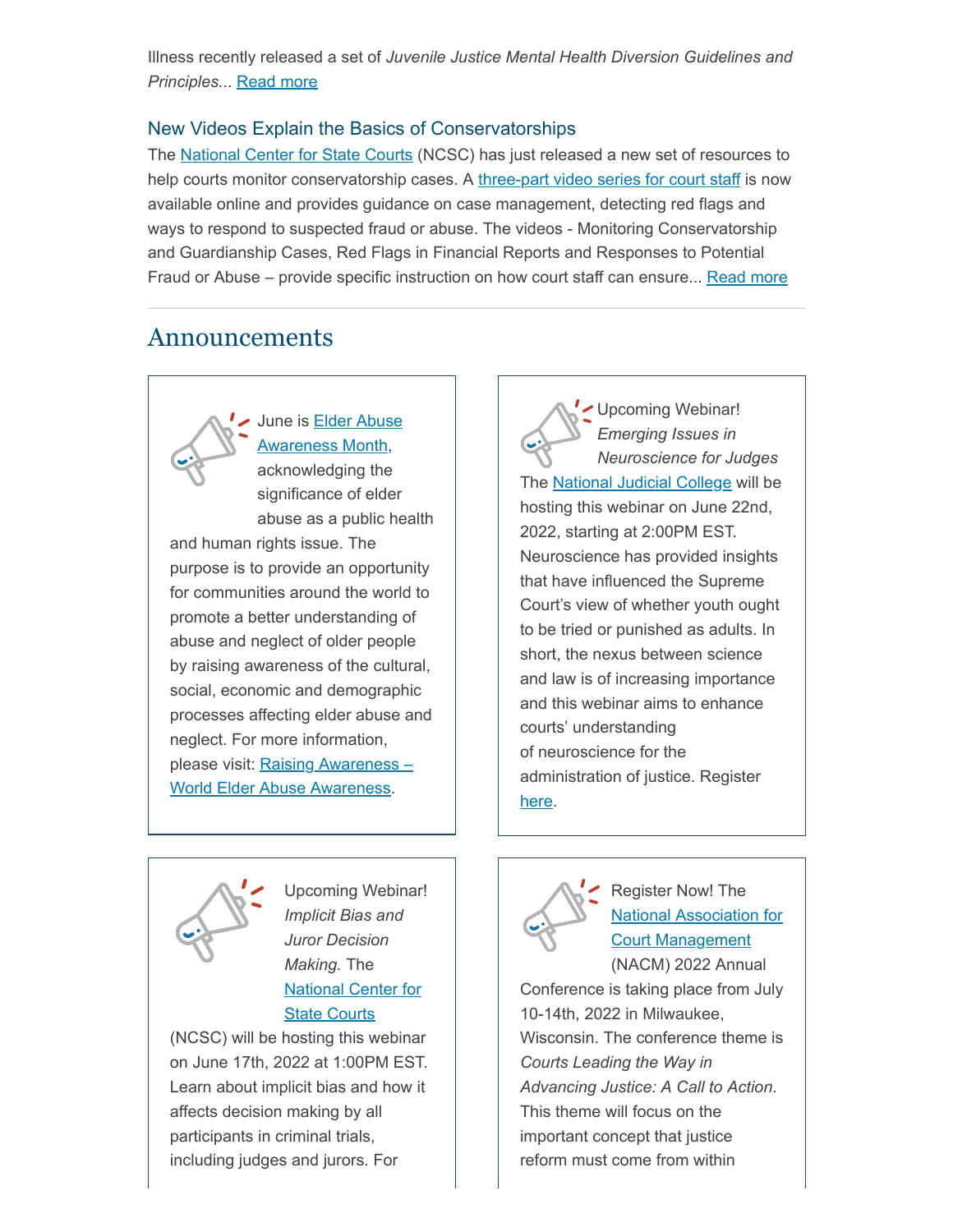more information and to register today, click [here](https://zoom.us/webinar/register/WN_mFd7bOBLS6SqWqwiC4EhTQ).



Upcoming Conference! Join the National Council of **[Juvenile and Family](http://www.ncjfcj.org/)** 

Court Judges (NCJFCJ) in Reno, Nevada, for the 85th Annual Conference, July 17-20th, 2022, which will feature amazing presentations on current and cutting edge topics that will inspire you, broaden your knowledge, and provoke discussions about issues facing the juvenile and family court system. Register [here](https://ncjfcj.users.membersuite.com/events/e63e4564-0078-cdb5-d948-2d881f903f5c/details).



Apply today! Hybrid **[Hearings Improvement](https://www.ncsc.org/services-and-experts/areas-of-expertise/access-to-justice/remote-and-virtual-hearings/hybrid-hearings)** Initiative. This project

will provide state and local courts an opportunity to learn from and improve upon pandemicera best practices and to create permanent changes to their hearing practices. Grants will be awarded to 10 to 20 jurisdictions to support the cost of technology equipment and installation of the equipment in at least one courtroom in the jurisdiction, integration with existing systems (when appropriate) and technical assistance to support preliminary operation of the equipment. Application Deadline: July 13, 2022, apply [here](https://ncsc2.iad1.qualtrics.com/jfe/form/SV_3PhbJyfBlRy6wYe).

courts across the globe. Register [here](https://nacmnet.org/conferences/2022annualconference/).



Upcoming Webinar! *Judicial Guardianship Evaluation: A New Tool*

*for Judges.* Judges who preside over guardianship cases are required to make determinations of capacity and to decide whether a guardianship is necessary to protect individuals who are unable to make decisions on their own behalf. NCSC will be hosting this webinar on June 21st, 2022, at 1:00PM EST. Register [here](https://zoom.us/webinar/register/WN_YI77vt3fQEGjq7mfjfrWkw).



New Pretrial Survey! With support from **State** Justice Institute, the National Center for

[State Courts \(NCSC\) is conduct](https://www.ncsc.org/)ing surveys of state courts to learn more about their pretrial policy changes since the onset of the COVID-19 pandemic. This survey is primarily intended for judges and court leadership who can answer questions about state or local pretrial policies and practices. Your participation will provide insights for developing tools to support effective pretrial practices and overcome recent challenges. Take the survey now at: [Qualtrics Survey | Qualtrics](https://ncsc2.iad1.qualtrics.com/jfe/form/SV_9TYdjpBoJm0zO3Y) Experience Management

If you are interested in sharing court related news or announcements in the SJI newsletter, please send all content to <u>contact@sji.gov</u> by the 10<sup>th</sup> of the month.